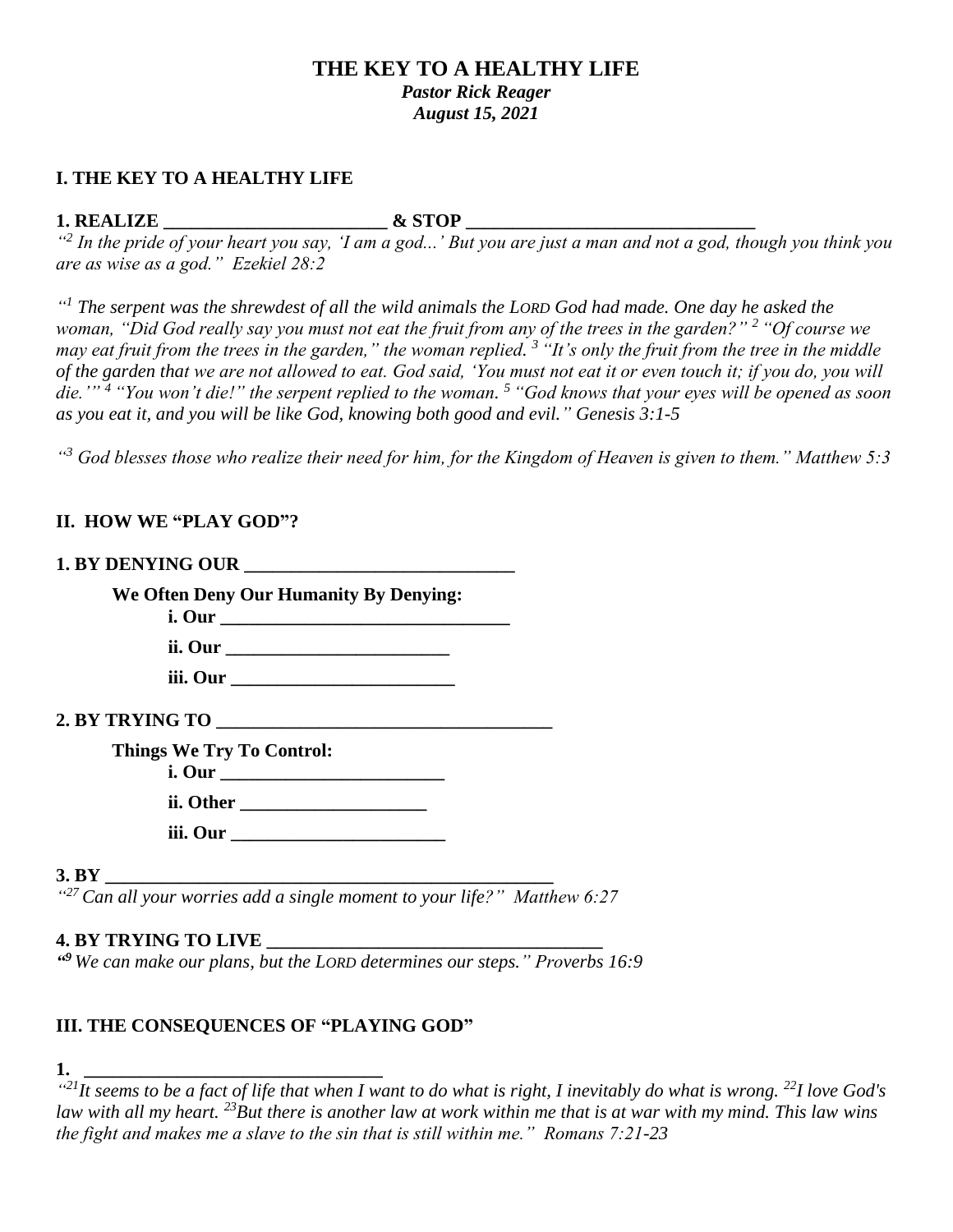*" <sup>4</sup> Day and night your hand of discipline was heavy on me. My strength evaporated like water in the summer heat. <sup>5</sup> Finally, I confessed all my sins to you and stopped trying to hide my guilt. I said to myself, "I will confess my rebellion to the LORD." And you forgave me! All my guilt is gone." Psalm 32:4-5*

*" <sup>1</sup> When Ahab got home, he told Jezebel everything Elijah had done, including the way he had killed all the prophets of Baal. <sup>2</sup> So Jezebel sent this message to Elijah: "May the gods strike me and even kill me if by this time tomorrow I have not killed you just as you killed them." <sup>3</sup> Elijah was afraid and fled for his life. He went to Beersheba, a town in Judah, and he left his servant there. <sup>4</sup> Then he went on alone into the wilderness, traveling all day. He sat down under a solitary broom tree and prayed that he might die. "I have had enough, LORD," he said. "Take my life, for I am no better than my ancestors who have already died." <sup>5</sup> Then he lay down and slept under the broom tree. But as he was sleeping, an angel touched him and told him, "Get up and eat!" <sup>6</sup> He looked around and there beside his head was some bread baked on hot stones and a jar of water! So he ate and drank and lay down again. <sup>7</sup> Then the angel of the LORD came again and touched him and said, "Get up and eat some more, or the journey ahead will be too much for you." 1 Kings 19:1-7*

**3. \_\_\_\_\_\_\_\_\_\_\_\_\_\_\_\_\_\_\_\_\_\_\_\_\_\_**

*" <sup>12</sup> There is a path before each person that seems right, but it ends in death." Proverbs 13:12*

*" <sup>13</sup> You will never succeed in life if you try to hide your sins. Confess them and give them up; then God will show mercy to you." Proverbs 28:13* 

# **IV. WHY DO WE STRUGGLE WHEN TRYING TO "PLAY GOD"?**

#### **1. WE HAVE**

*" <sup>15</sup>I don't understand myself at all, for I really want to do what is right, but I don't do it. Instead, I do the very thing I hate. <sup>16</sup>I know perfectly well that what I am doing is wrong, and my bad conscience shows that I agree that the law is good. <sup>17</sup>But I can't help myself, because it is sin inside me that makes me do these evil things." Romans 7:15-17*

#### **2. WE ARE LIMITED IN \_\_\_\_\_\_\_\_\_\_\_\_\_\_\_\_\_\_\_\_\_\_\_\_\_\_\_\_\_\_\_\_\_\_\_\_\_**

*" <sup>8</sup> "My thoughts are nothing like your thoughts," says the LORD. "And my ways are far beyond anything you could imagine. <sup>9</sup> For just as the heavens are higher than the earth, so my ways are higher than your ways and my thoughts higher than your thoughts." Isaiah 55:8-9*

*"He reveals deep and mysterious things and knows what lies hidden in darkness, though he himself is surrounded by light." Daniel 2:22*

#### **3. WE ARE LIMITED IN \_\_\_\_\_\_\_\_\_\_\_\_\_\_\_\_\_\_\_\_\_\_\_\_\_\_\_\_\_\_\_\_\_\_\_\_\_\_\_\_\_\_**

*" <sup>28</sup> For you are God, O Sovereign LORD . Your words are truth…" 2 Samuel 7:28*

#### **4. WE WERE NOT CREATED TO BE \_\_\_\_\_\_\_\_\_\_\_\_\_\_\_\_\_\_\_\_\_\_\_\_\_\_\_\_\_\_\_\_\_\_\_\_\_**

*" <sup>11</sup> You are worthy, O Lord, to receive glory and honor and power: for you have created all things, and for your pleasure they are and were created." Romans 4:11*

*" <sup>5</sup> "Yes, I am the vine; you are the branches. Those who remain in me, and I in them, will produce much fruit. For apart from me you can do nothing." John 15:5*

**2. \_\_\_\_\_\_\_\_\_\_\_\_\_\_\_\_\_\_\_\_\_\_\_\_\_\_\_**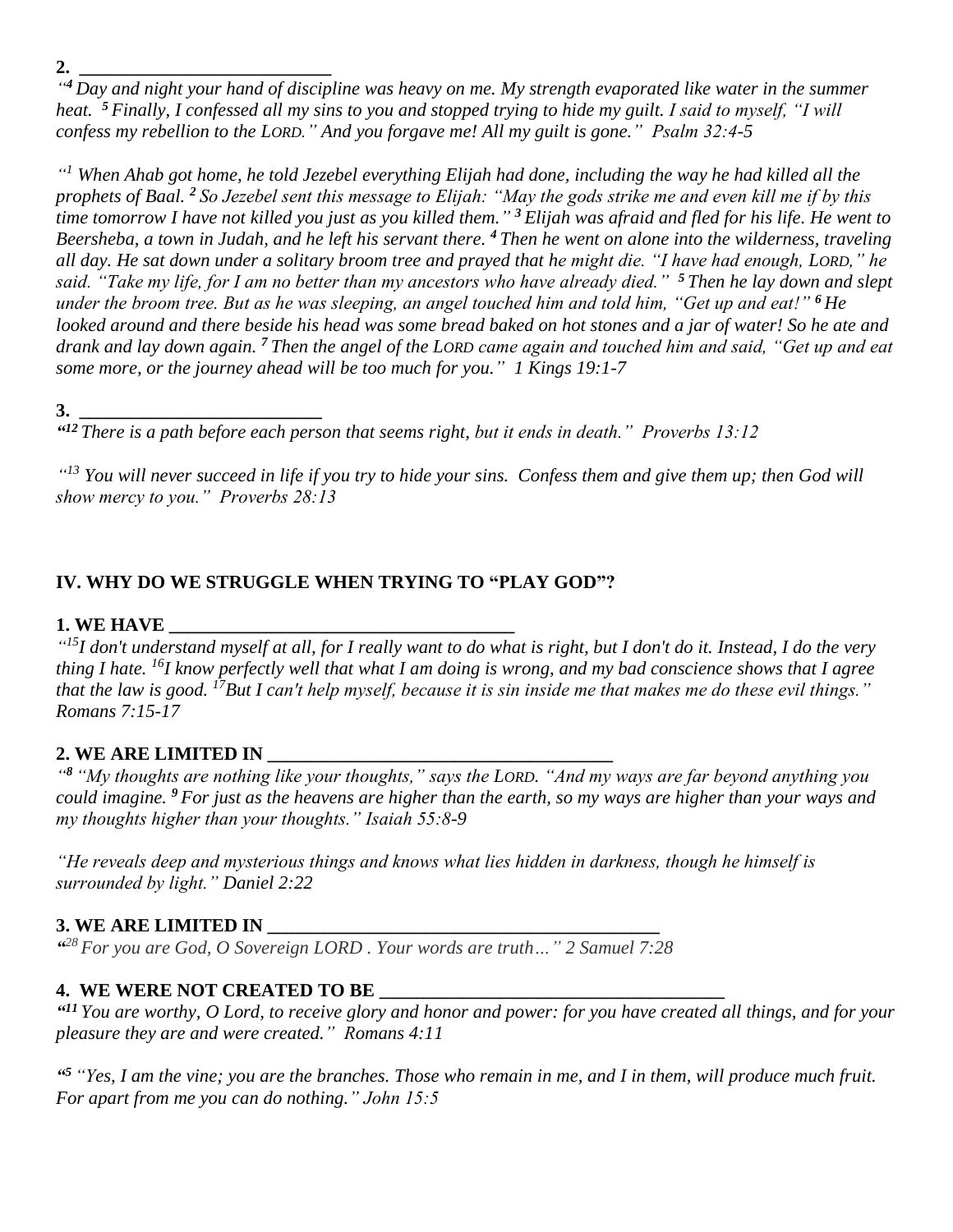# **V. STEPS TO HEALTHY LIVING**

# **1. ADMIT I NEED \_\_\_\_\_\_\_\_\_\_\_\_\_\_\_\_\_\_\_\_\_\_\_\_\_\_\_\_\_**

*" <sup>8</sup> We think you ought to know, dear brothers and sisters, about the trouble we went through in the province of Asia. We were crushed and overwhelmed beyond our ability to endure, and we thought we would never live through it. <sup>9</sup> In fact, we expected to die. But as a result, we stopped relying on ourselves and learned to rely only on God, who raises the dead. <sup>10</sup> And he did rescue us from mortal danger, and he will rescue us again. We have placed our confidence in him, and he will continue to rescue us." 2 Corinthians 1:8-10* 

*" <sup>29</sup>God gives power to the faint, and strengthens the powerless." Isaiah 40:29* 

# **ADMIT I'M POWERLESS TO:**

| ◠       |  |
|---------|--|
| о<br>J. |  |

# **2. RELINQUISH MY \_\_\_\_\_\_\_\_\_\_\_\_\_\_\_\_\_\_\_\_\_\_\_\_\_\_\_\_\_\_\_\_\_\_\_\_\_\_\_\_\_\_\_\_ TO GOD**

*" <sup>23</sup> Then he said to the crowd, "If any of you wants to be my follower, you must give up your own way, take up your cross daily, and follow me." Luke 9:23*

*" <sup>1</sup>And so, dear brothers and sisters, I plead with you to give your bodies to God because of all he has done for you. Let them be a living and holy sacrifice—the kind he will find acceptable. This is truly the way to worship him. [\[b\]](https://www.biblegateway.com/passage/?search=Romans+12%3A1-2&version=NLT#fen-NLT-28208b) <sup>2</sup> Don't copy the behavior and customs of this world, but let God transform you into a new person by changing the way you think. Then you will learn to know God's will for you, which is good and pleasing and perfect." Romans 12:1-2*

*" <sup>5</sup> Those who are dominated by the sinful nature think about sinful things, but those who are controlled by the Holy Spirit think about things that please the Spirit. <sup>6</sup> So letting your sinful nature control your mind leads to death. But letting the Spirit control your mind leads to life and peace. <sup>7</sup> For the sinful nature is always hostile to God. It never did obey God's laws, and it never will. <sup>8</sup> That's why those who are still under the control of their sinful nature can never please God." Romans 8:5-8*

# **KEY: BECOME LIKE \_\_\_\_\_\_\_\_\_\_\_\_\_\_\_\_\_\_\_\_\_\_\_\_**

*" <sup>2</sup> Jesus called a little child to him and put the child among them. <sup>3</sup> Then he said, "I tell you the truth, unless you turn from your sins and become like little children, you will never get into the Kingdom of Heaven." Matthew 18:2-3*

*" <sup>33</sup> Seek the Kingdom of God above all else, and live righteously, and he will give you everything you need." Matthew 6:33*

# **3. PRAY \_\_\_\_\_\_\_\_\_\_\_\_\_\_\_\_\_\_\_\_\_\_\_\_\_\_**

*" <sup>6</sup> Don't worry about anything; instead, pray about everything. Tell God what you need, and thank him for all he has done. <sup>7</sup> Then you will experience God's peace, which exceeds anything we can understand. His peace will guard your hearts and minds as you live in Christ Jesus." Philippians 4:6-7*

*" 5 If you need wisdom--if you want to know what God wants you to do--ask him, and he will gladly tell you. He will not resent your asking. <sup>6</sup>But when you ask him, be sure that you really expect him to answer, for a doubtful mind is as unsettled as a wave of the sea that is driven and tossed by the wind." James 1:5-6* 

**4. \_\_\_\_\_\_\_\_\_\_\_\_\_\_\_\_\_\_\_\_\_\_\_\_\_\_\_\_\_ HELP YOU** *" <sup>22</sup> If you believe, you will receive whatever you ask for in prayer." Matthew 21:22*